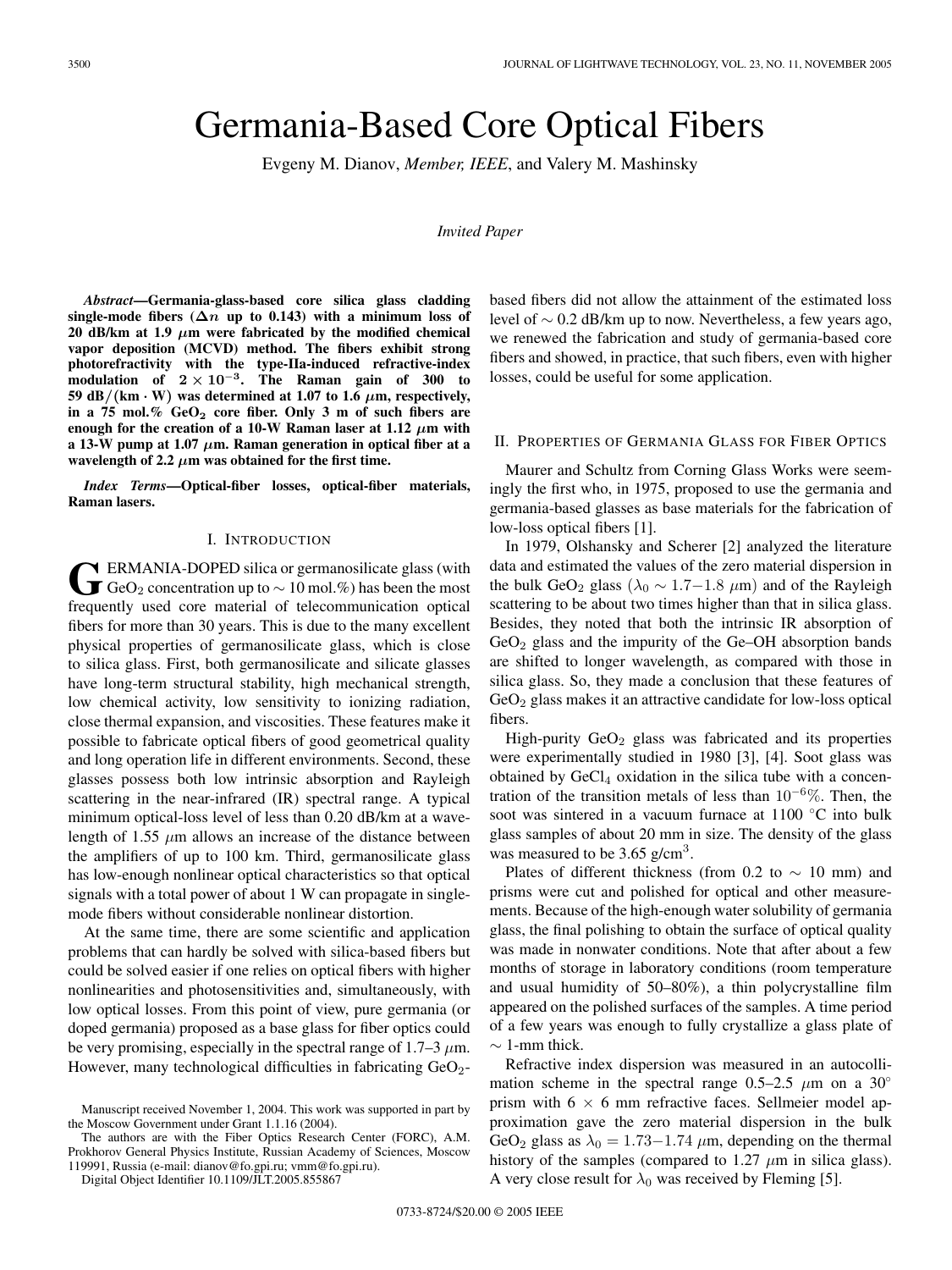TABLE I PROPERTIES OF GERMANIA AND SILICA GLASSES

| Property                                                  | GeO <sub>2</sub> | SiO <sub>2</sub> | Ref   |
|-----------------------------------------------------------|------------------|------------------|-------|
| Single bond strength, kcal/mol                            | 108              | 106              | 9     |
| Melting point (of crystals), $^{\circ}C$                  | 1116             | 1723             | 9     |
| Heat of fusion, kcal/mol                                  | 10               | 2.1              | 9     |
| Glass-transition temperature, <sup>o</sup> C              | 650-513          | 1127             | 10,11 |
| Viscosity at 2000°C, Pa·s                                 | $\sim$ 25        | $\sim 10^4$      | 9     |
| Viscosity at 1250°C, Pa·s                                 | $\sim 10^6$      | $\sim 10^{11}$   | 9     |
| Longitudinal sound speed $v_L$ , m/s                      | 3752             | 5960             | 3, 6  |
| Transverse sound speed $v_T$ , m/s                        | 2269             | 3730             | 3, 6  |
| Photoelastic constant $p_{11}$                            | 0.130            | 0.121            | 3, 12 |
| Photoelastic constant $p_{12}$                            | 0.288            | 0.270            | 3, 12 |
| Optical stress coefficient B, $10^{-12}$ Pa <sup>-1</sup> | 7.5              | 3.45             | 6     |
| Young's modulus E, GPa                                    | 45.5             | 74               | 3, 6  |
| Shear module G, GPa                                       | 18.8             | 32               | 3, 6  |
| Poisson's ratio                                           | 0.212            | 0.17             | 3, 6  |
| Rayleigh coefficient $a_{RS}$ , $\mu m^4 \times dB/km$    | 2.6              | 0.7              | 3     |
| Refractive index at 589 nm, n <sub>d</sub>                | 1.605            | 1.4585           | 13    |
| Wavelength of zero material                               | 1.74             | 1.27             | 3, 5  |
| dispersion $\lambda_0$ , $\mu$ m                          |                  |                  |       |
| Density $\rho$ , $g/cm^3$                                 | 3.65             | 2.202            | 3, 6  |
| Thermal expansion coefficient,                            | 77               | 5                | 13    |
| $10^{-7}K^{-1}$                                           |                  |                  |       |
| Speed of solution in water at $80^{\circ}$ C,<br>µm/hour  | 60               |                  | 6     |

Rayleigh scattering loss, elastic, and photoelastic properties of  $GeO<sub>2</sub>$  glass were determined from the Mandelstam– Brillouin scattering spectrum with an excitation wavelength of 514.5 nm. This spectrum was calibrated on the spectrum of fused silica. Results obtained are summarized in Table I. Note that almost the same elastic parameters were obtained in [6]. Scattering loss in germania-glass samples was additionally compared with the scattering in fused silica at two wavelengths (1064 and 532 nm). In both glasses,  $\lambda^{-4}$  dependence was observed that confirms the Rayleigh character of the scattering in bulk germania glass, with an intensity of about 3.8 times higher than that in silica glass.

The amount of optical absorption in the ultraviolet (UV) and IR spectral ranges measured and its extrapolation to the low absorption range are shown in Fig. 1. The fundamental Ge–OH absorption band was measured at 2.85  $\mu$ m. Adding of absorption and scattering predicts a minimum loss value of about 0.22 dB/km at  $\lambda \sim 2 \mu$ m and of 0.4 dB/km at  $\lambda_0 \approx$  $1.74 \mu m$  (Fig. 1).

Among the main glass-forming oxides  $(SiO<sub>2</sub>, GeO<sub>2</sub>, B<sub>2</sub>O<sub>3</sub>)$ and  $P_2O_5$ ),  $GeO_2$  glass has the highest peak value of the Raman-scattering cross section (9.2 times higher than in silica glass at a frequency shift of 420 cm<sup>-1</sup>) that allows the development of highly efficient Raman fiber lasers (RFLs) and amplifiers tunable in a wide spectral range [7].

Potentially high nonlinearity of germania-glass fibers  $(n_2)$ should be about three times higher than that in  $SiO<sub>2</sub>$  as it follows from its dependence on germania concentration in germanosilicate glass [8]) makes them a promising medium for light frequency conversion by the four-photon process.

Besides, the high photorefractive effect (refractive index change under UV irradiation) can be predicted in germaniabased optical fibers because photosensitivity of germanosilicate fibers increases with an increase in  $GeO<sub>2</sub>$  concentration.



Fig. 1. Estimation of intrinsic optical losses from the data measured (shown by symbols) on bulk GeO<sub>2</sub> glass. Extrapolation of UV and IR absorption tails was made by exponential functions of  $\lambda^{-1}$  and of scattering by  $\lambda^{-4}$  function.

This can be connected with, potentially, a larger concentration of photoactive germanium oxygen-deficient centers (GODCs) and with a more transforming network in germania glass, as compared with the germanosilicate one. The higher is the photorefractivity, the easier the refractive index gratings can be written in fibers, i.e., with a low UV dose and without hydrogen loading.

#### III. GEO2-BASED FIBER DEVELOPMENT

# *A. OVD*

Maurer and Schultz [1] described in detail the multistage outside vapor deposition (OVD) technique combined with the drilling of auxiliary rods and the polishing of the preform's surfaces. Optical losses approaching the level of about 6 dB/km at an 800-nm wavelength were obtained in the fiber with pure germania core and 63GeO<sub>2</sub> $-37SiO<sub>2</sub>$  cladding (core diameter was 68  $\mu$ m and outer diameter was 142  $\mu$ m). The losses in such fibers are determined by the Rayleigh scattering corresponding to a level of bulk germania and by OH absorption corresponding to a concentration of  $\sim$  100 ppm. This result was claimed only in [1] and was not repeated by other researches.

## *B. Rod-in-Tube*

One of the possibilities to escape high mismatching in thermal expansion between the germania-glass core and the cladding is to use cladding material with a large thermal expansion. In [14], pure germania-glass core was inserted into a drilled  $P_2O_5-SiO_2$  tube (both made by the vapor-phase axial deposition (VAD) method), and after that, this composed rod was inserted once more into a  $P_2O_5-SiO_2$  or Pyrex tube. As a result, the fiber with a high index difference and a small core diameter suitable for low-threshold Raman generation was made. However, losses reported were about 400 dB/km at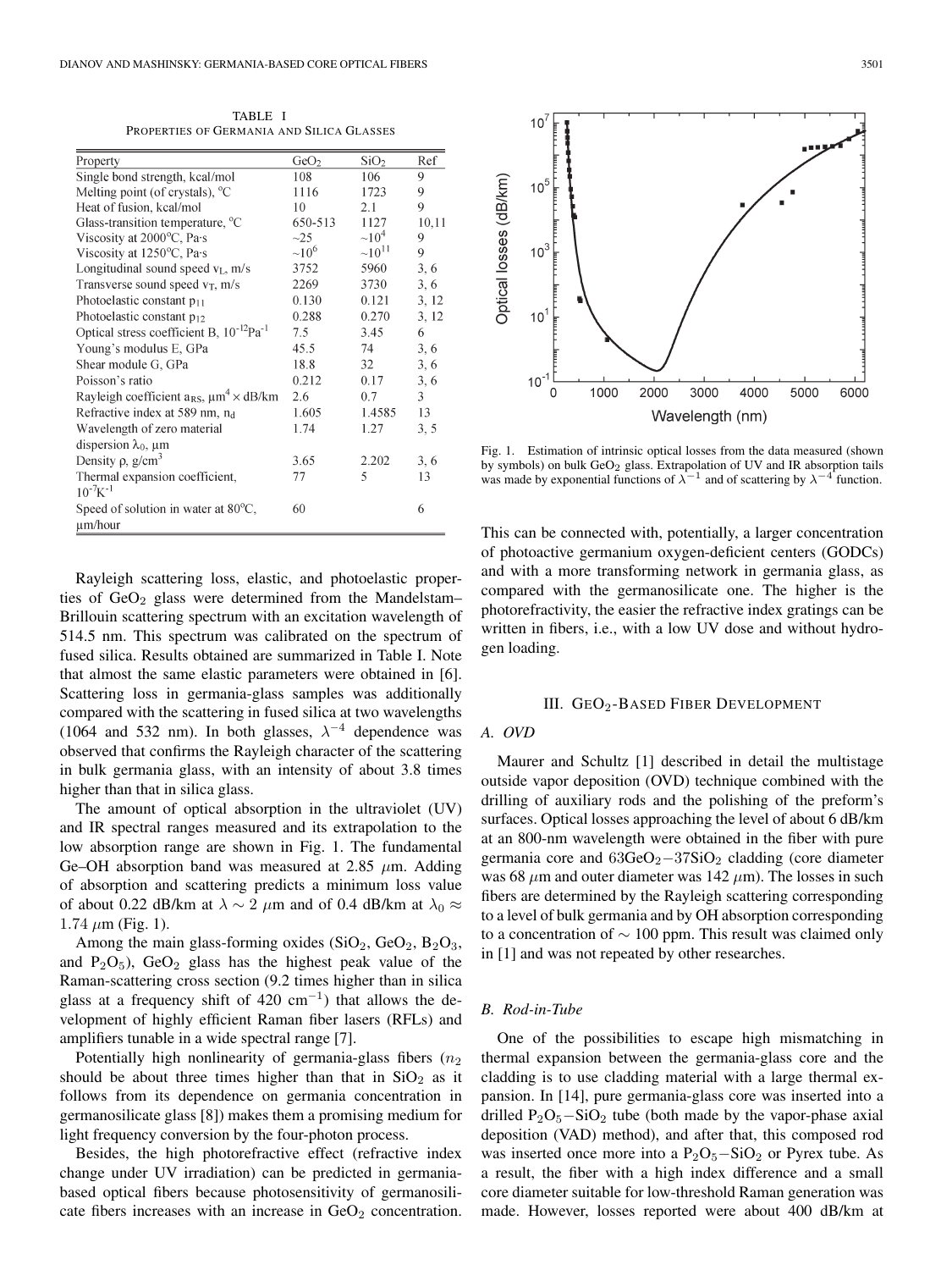$1.06 \mu m$ , seemingly because of many mechanical operations that can hardly be made adequately clean.

## *C. VAD*

Systematic work in germania-based fiber fabrication was carried out in Japan (Furukawa Electric Company [15] and Nippon Telegraph and Telephone Corporation (NTT) [16]) using the VAD method. They developed multimode fibers with a large core diameter and a low index difference (both core and cladding are  $GeO<sub>2</sub>$ -based with a low level of dopants, such as  $Sb_2O_3$ ,  $SiO_2$ , or F). Even though a level of Rayleigh scattering was achieved in the short-wavelength spectral range (∼ 12 dB/km at 0.85 µm) [16], absolute-minimum loss value obtained was 4 dB/km at 2  $\mu$ m [15]. A serious problem for the fibers fabricated by this technology consists of OH-groups contamination (OH concentration of the order of 1 ppm gives an absorption band of  $\sim$  500 dB/km at 2.3  $\mu$ m) and, possibly, in strong structural and mechanical degradation of the fibers exposed to atmospheric humidity.

## *D. Polymer Cladding [17]*

The authors of [17] performed one of the simplest techniques in order to study the role of the core–cladding interface in scattering losses. As a result, 13 dB/km at 1.1  $\mu$ m was obtained in the  $GeO<sub>2</sub> - Sb<sub>2</sub>O<sub>3</sub>$  core and the silicone-resin cladding fiber instead of 50 (or 20) dB/km in the fiber with the same core and  $GeO<sub>2</sub>$  cladding. Such a decrease of loss can be explained by the smoother interface between the core and the polymer cladding. However, this technique is not promising for fabricating fibers for a longer wavelength-spectrum range because of strong absorption peaks in the polymer cladding.

## *E. MCVD*

MCVD fibers with a germania-based core deposited inside a silica glass-substrate tube seem to be more suitable for usage in telecommunication applications, because of the excellent physical properties of silica glass as cladding material and better compatibility with common silica-based fibers. Besides, a large refractive-index difference between the germania-based core and the silica-based cladding and, consequently, a small core diameter allow a decrease in the pump power and an increase in the efficiency of nonlinear effects. However, in the MCVD method, technological problems are also considerable. The fabrication of optical fibers with the germania-based glass core by the MCVD method using silica-glass substrate tubes is very much complicated by a large difference in thermalexpansion coefficients and by the temperature dependencies of viscosity of these glasses. For example, the viscosity of GeO<sub>2</sub> glass at the temperature of fiber drawing of  $\sim 2000$  °C is  $\sim$  25 Pa · s, whereas the viscosity of SiO<sub>2</sub> glass is  $\sim 10^4$  Pa · s.

The authors of the only paper on MCVD fibers (germaniabased core and silica-based cladding) described the vaporization of the core material and its mixing with cladding glass during the drawing stage and reported on high optical losses (about 100 and 500 dB/km at 1.6 and 2.35  $\mu$ m, respectively) [18].

# IV. MCVD GEO<sub>2</sub>-BASED CORE FIBER DEVELOPMENT AT THE FIBER OPTICS RESEARCH CENTER (FORC)

Great scientific and technological experience has been accumulated at the FORC and at the Institute of Chemistry of High-Purity Substances, Russian Academy of Sciences, in the development of MCVD single-mode optical fibers with highly mismatched parameters of a core (germanosilicate with up to 30 mol.%  $GeO<sub>2</sub>$  and phosphosilicate with up to 10 mol.%  $P_2O_5$ ) and silica cladding. So, we concluded that the difficulties listed above can be overcome, in order to improve the MCVD technique for the fabrication of germania-glass-based fibers  $(50-100 \text{ mol.}\% \text{ GeO}_2 \text{ in the core}).$ 

The following specific problems needed to be solved in order to obtain fibers of acceptable quality: 1) the mechanical instability of the fiber preform in the preparation process or at the storage stage due to the thermal-expansion-coefficient mismatch between germania-based and silica glasses; 2) the very small temperature range between the nonsintering and the evaporation of deposited core glass; 3) the tendency of the geometry of a central part of the preform to be noncircular because of the viscosity mismatch between germania-based and silica glasses. As a result, optical losses turn out quite high, especially scattering loss.

In order to solve these and other problems, we tried

- 1) to control the temperature during core glass deposition, collapsing a tube, stretching, and jacketing a preform, the pressure inside a tube, the speed of a torch, the use of an additional torch, and the variation of an oxidizing gas at the glass deposition;
- 2) to create a gradual change of the thermophysical properties of glass in the preform cross section, namely, to deposit an intermediate germanosilicate layer  $(GeO<sub>2</sub>)$ concentration from 4 to 30 mol.%) between the cladding and the core;
- 3) to develop gradient core-refraction-index deposition without a central dip for  $GeO<sub>2</sub>$  concentration in the range 50–100 mol.% [19];
- 4) to vary the buffer cladding composition.

## *A. Structure of Preforms and Fibers*

A series of preforms with variations of the core, intermediate layer, and buffer cladding glass composition was made. The main parameters of the best single-mode fibers made up until now are shown in Table II.

Ge, Si, and P concentrations were measured by X-ray microanalysis method, mainly in multimode fibers drawn from the initial preforms.

Double jacketing of the initial preforms was made to get a preform for single-mode fibers. We drew single-mode fibers with a graphite-heater drawing machine at a temperature of 1905 ◦C and a speed of 50 m/min. Besides, to estimate the loss and to determine the cutoff wavelengths, fibers from the initial and single-jacketed preforms were drawn with the aid of a drawing machine with an  $H_2-O_2$  torch as a heater.

Fig. 2 shows the refractive-index profile of preform 343 measured by preform analyzer P102 (York Technology) and X-ray microanalyzer INCAEnergy+ (Oxford Instruments) as a typical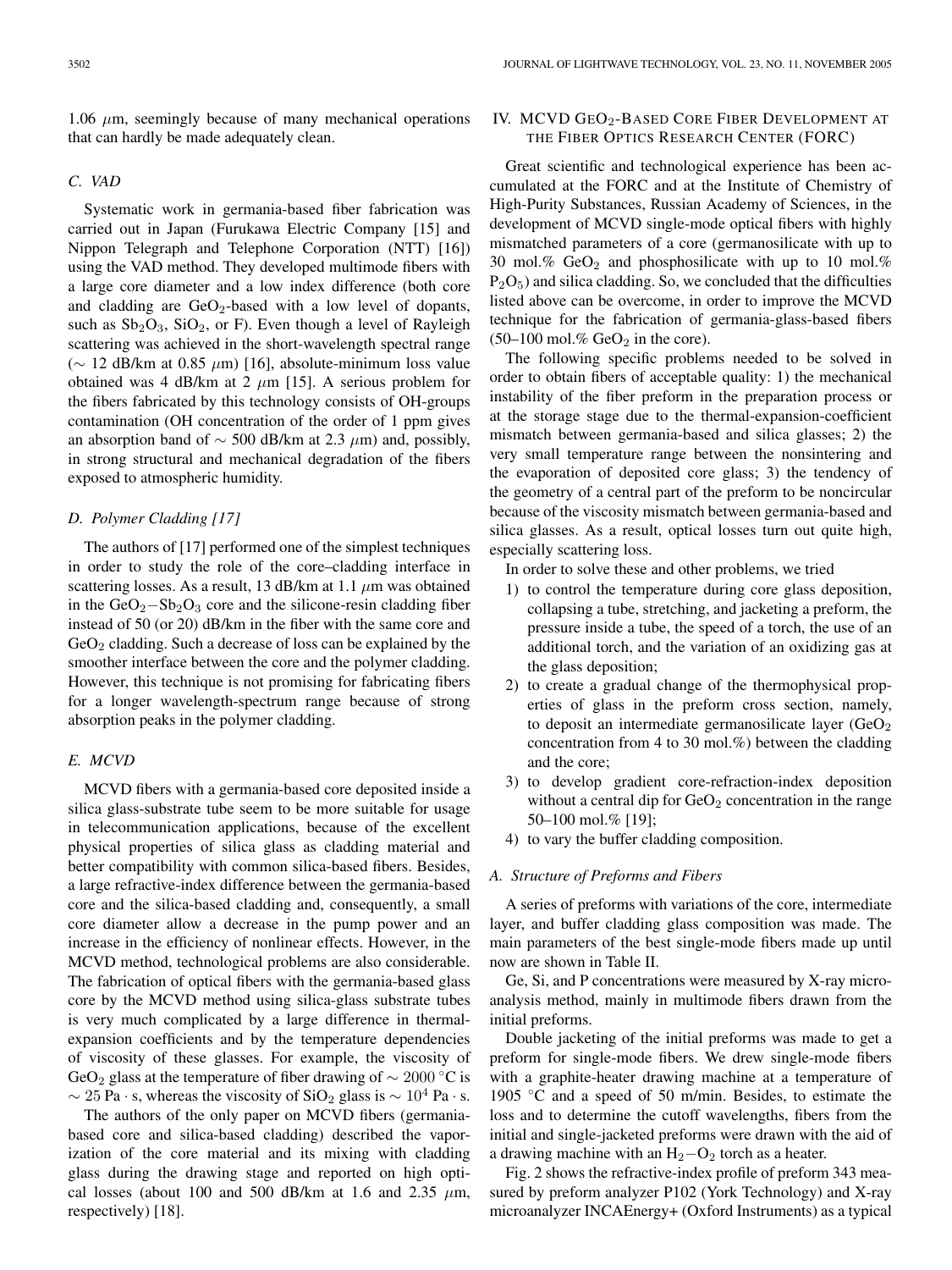TABLE II GERMANIA-BASED GLASS CORE FIBERS

| Preform<br>number | Core                                      | Cutoff      | Minimum los:        |  |
|-------------------|-------------------------------------------|-------------|---------------------|--|
|                   | composition,                              | wavelength, | (at 1.9-2 $\mu$ m). |  |
|                   | $mol$ %                                   | μm          | dB/km               |  |
| 140               | 97GeO <sub>2</sub> /3SiO <sub>2</sub>     | 1.25        | 98                  |  |
| 311               | 75 GeO <sub>2</sub> /25 SiO <sub>2</sub>  | 1.4         | 20                  |  |
| 311               | 75 GeO <sub>2</sub> /25 SiO <sub>2</sub>  | 1.0         | 20                  |  |
| 331               | 70 GeO <sub>2</sub> /30SiO <sub>2</sub>   | 1.3         | 44                  |  |
| 337               | $67$ GeO <sub>2</sub> /33SiO <sub>2</sub> | 1.38        | 37                  |  |
| 342               | 70 GeO <sub>2</sub> /30SiO <sub>2</sub>   | 2.22        | 20                  |  |
| 343               | $67$ GeO <sub>2</sub> /33SiO <sub>2</sub> | 1.76        | 34                  |  |
| 401               | 68GeV/32SiO <sub>2</sub>                  | 1.63        | 34                  |  |
| 415               | $51$ GeO <sub>2</sub> /49SiO <sub>2</sub> | $\sim$ 3    | 7                   |  |
| 421               | $61$ GeO <sub>2</sub> /39SiO <sub>2</sub> | $\sim$ 3    | 26                  |  |
| 444               | 98GeO <sub>2</sub> /2SiO <sub>2</sub>     | multimode   | 120                 |  |
| 448               | 54GeO <sub>2</sub> /46SiO <sub>2</sub>    | multimode   | 5                   |  |
| 450               | 63GeO <sub>2</sub> /37SiO <sub>2</sub>    | multimode   | 9                   |  |
| 452               | 63GeO <sub>2</sub> /37SiO <sub>2</sub>    | multimode   | 5                   |  |



Fig. 2. Typical structure of germania-based glass core preform (343). Solid line—X-ray microanalysis; dashed line—preform analyzer.

example of the structure of a germania-based glass core fiber. The ratio  $\Delta n = 0.00146 \times C_{\text{GeO2}}$  (mol.%) was used to draw this figure. It should be noted that the preform analyzer P102 cannot measure large index differences. Its upper limit turned out to be about 0.06–0.07 for core diameters of  $\sim$  1 mm.

Fig. 3 shows the radial distribution of  $GeO<sub>2</sub>$  and  $SiO<sub>2</sub>$  in fiber 140, which has the highest concentration, and in fiber 311.

Fig. 4 shows the refractive-index profile of fiber 415. It shows the possibility of creating the gradient profile, even for high levels of germania concentration. In this case, the core-index profile was created by the deposition of ten layers of glass, with a fit by the  $\alpha$ -profile giving  $\alpha \approx 3$ . A characteristic feature of profiles in Figs. 2–4 is the possibility of eliminating the central dip, which can cause excess optical losses [19].



Fig. 3.  $GeO<sub>2</sub>$  and  $SiO<sub>2</sub>$  concentration profiles measured in multimode fibers 140 and 311.



Fig. 4.  $GeO<sub>2</sub>$  concentration profile in fibers 415, 448, and 450 with gradient core-refractive index.

## *B. Optical Losses*

A set of optical-loss spectra in these fibers is shown in Fig. 5. The divergence of the curves seems to be too large to be explained quantitatively by the varied technological parameters. However, the similarity of spectra shapes points out the stable regulation and the repeatability of the preform and fiber technology. Fig. 6 shows the best losses in single-mode fibers from three concentration categories (50, 70, and 90 mol.%  $GeO<sub>2</sub>$ ). Low losses for the gradient index samples 448, 450, and 452 shown in Table II were obtained only in multimode fibers (drawn from the initial preforms). There is also the possibility of reaching losses less than 20 dB/km in corresponding single-mode fibers (after jacketing the initial preforms).

In order to study the origin of the optical losses in germaniabased fibers, scattering losses were measured at 0.647 and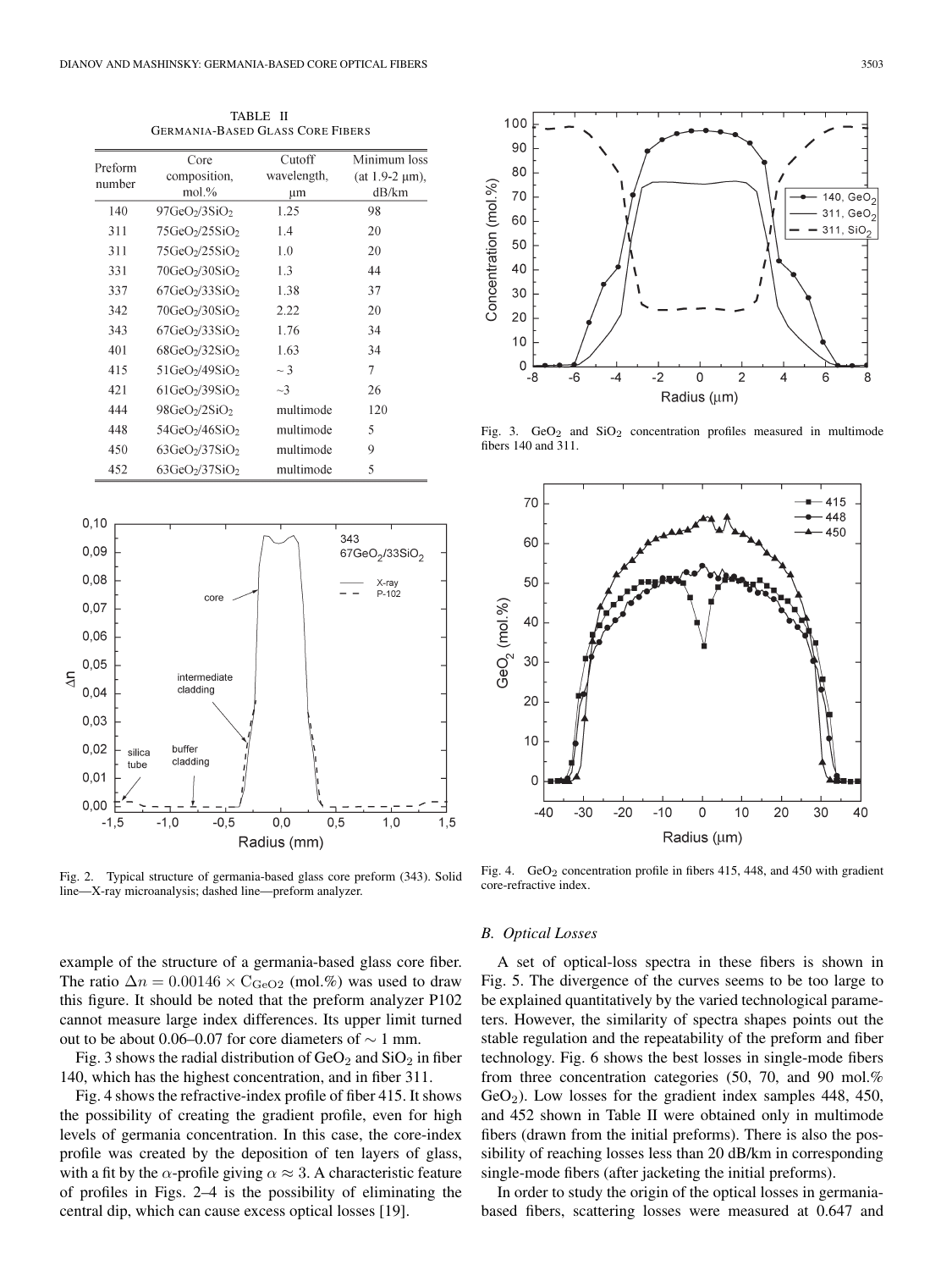

Fig. 5. Loss spectra in a series of germania-based glass single-mode fibers.



Fig. 6. Loss spectra in single-mode fibers 140 and 311 and in a few-mode fiber 415.

1.064  $\mu$ m in multimode and single-mode fibers 140 using an integrating sphere technique. It turned out that the total attenuation was caused almost fully (within the experimental error) by scattering, with the measured scattering loss exceeding Rayleigh scattering in bulk  $GeO<sub>2</sub>$  by 10 to 100 times. It was revealed that the angular dependence of scattered light at 0.532 and 0.647  $\mu$ m (see Fig. 7) has an intense forward-biased component, mainly in the angle range of  $\theta < 60^{\circ}$  ( $\theta = 0^{\circ}$ ) is a forward direction). This is indicative of the presence of relatively large-scale optical inhomogeneities in the core region. To understand the nature of these inhomogeneities, an additional study should be carried out. Earlier, a large anomalous scat-



Fig. 7. Scattering indicatrix in multimode fiber A at wavelengths of 0.532 and 0.647  $\mu$ m. Dashed curve in the inset is a Rayleigh scattering law I<sub>sc</sub> ∼  $(1 + \cos^2 \theta)$ .

tering at small angles was observed in high Ge-doped fibers; see, e.g., [19] and [20].

## *C. Photorefractive Effect*

It is generally considered that the photosensitivity of germanosilicate fibers increases with an increase of  $GeO<sub>2</sub>$  concentration. Therefore, a study of the photosensitive properties of  $GeO<sub>2</sub>$  glass fibers could provide novel information about photosensitivity mechanisms. We performed a comparative study of the dynamics of Bragg-grating (BG) formation in singlemode fibers 140, 311, and 921 (fiber 921 had a germanosilicate core doped with 24.5 mol.%  $GeO<sub>2</sub>$ ) [21]. The gratings were written in the interferometric scheme by continuouswave (CW) 244-nm radiation ( $I = 25$  W/cm<sup>2</sup>,  $\lambda_{\text{Br}} \approx 1.55$   $\mu$ m,  $L = 4.5$  mm). The fibers were not hydrogen loaded. All the tested fibers exhibited type-IIa dynamics of the BG formation (Fig. 8). As is seen in Fig. 8(a), the larger the  $GeO<sub>2</sub>$  concentration, the higher the index-modulation amplitude  $\Delta n_{\text{mod}}$ , and the lower exposure required to saturate the grating. The value of  $\Delta n_{\text{mod}} = 2 \times 10^{-3}$  was achieved in fiber 140 at a UV dose of 3 kJ/cm<sup>2</sup> and in fiber 311 at 10 kJ/cm<sup>2</sup>, whereas in fiber 921, nonsaturated type-IIa grating with  $\Delta n_{\text{mod}} \approx 3 \times$  $10^{-4}$  was written with a dose of about 200 kJ/cm<sup>2</sup>.

Fig. 8 shows a strong  $GeO<sub>2</sub>$  concentration dependence of index-change dynamics in fibers 140, 311, and 921. In particular, the ratio of initial rates of type-IIa BG formation for fibers 140, 311, and 921 is approximately 110:50:1, whereas the  $GeO<sub>2</sub>$  concentration ratio is 4:3:1 for these fibers, respectively. Note that the electrostriction model of the BG formation also predicts a strong power-law dependence of the phenomenon on  $GeO<sub>2</sub>$  content [22].

Even a stronger concentration effect was observed in the dynamics of the mean-index change  $\Delta n_{\text{mean}}$  calculated from the Bragg wavelength shift [Fig. 8(b)]. In fiber 921, the value of  $\Delta n_{\text{mean}}$  is always positive and decreases only slightly at a high dose, whereas in fibers 140 and 311,  $\Delta n_{\text{mean}}$  quickly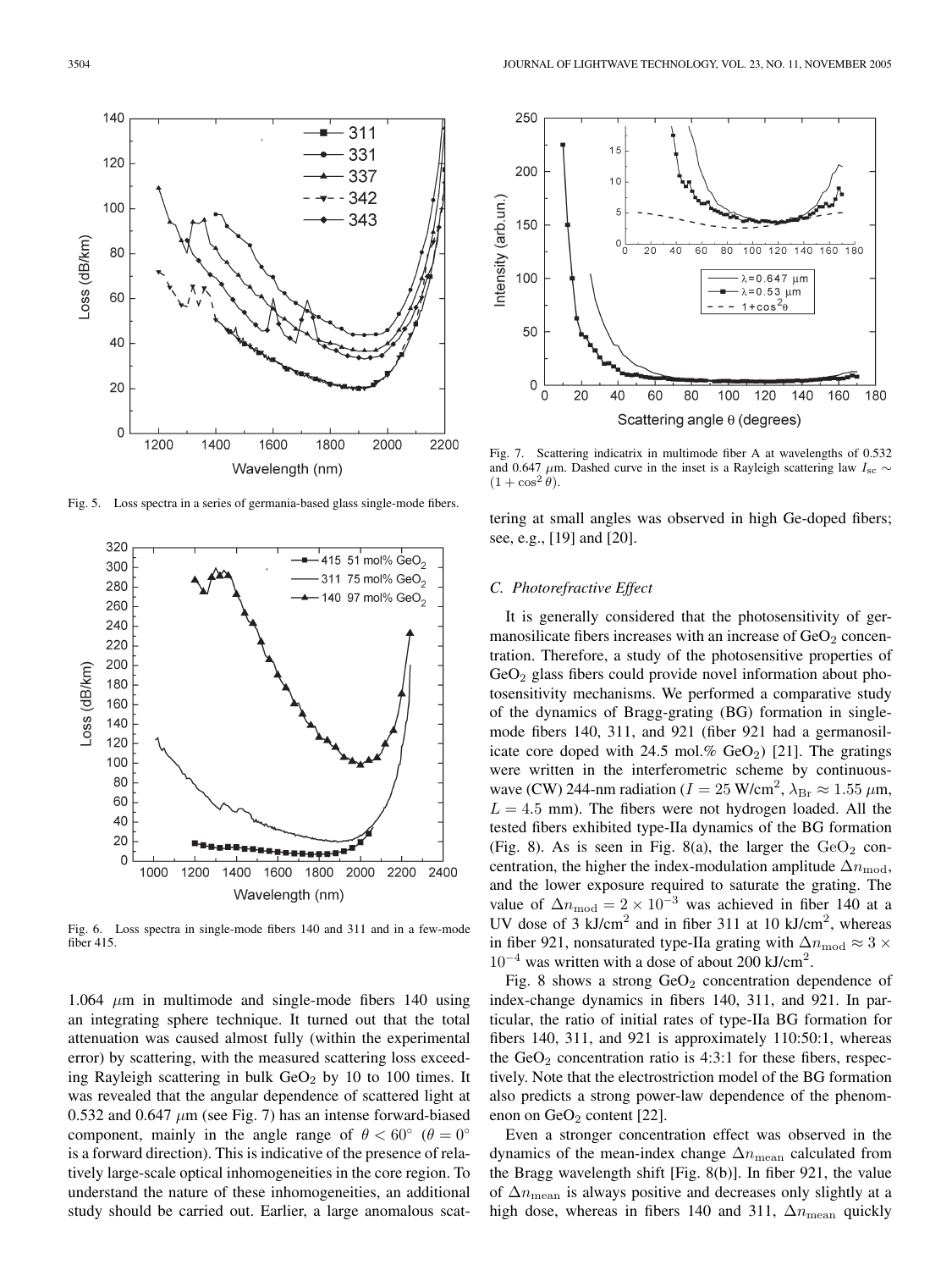

Fig. 8. Index modulation (a)  $\Delta n_{\text{mod}}$  and (b) mean index change  $\Delta n_{\text{mean}}$  in the BGs written in fibers 140, 311, and 921 versus a dose of 244-nm radiation.



Fig. 9. Ultraviolet absorption spectra in germanate glass core preform 140 (97 mol.%  $GeO<sub>2</sub>$ ) and in multimode MCVD preform Z1 (10 mol.%  $GeO<sub>2</sub>$ ).

becomes negative and reaches a magnitude of  $-1.5 \times 10^{-3}$ . To our best knowledge, this is the highest value of a negative mean-index change observed in BGs (see, e.g., [23]). Possibly, this effect is due to the rupture of valence bonds in the core glass, which are under very intense tension stress (of the order of 200 MPa in fiber 140). As a result, the lowering of the mean density of the core glass can decrease the mean refractive index.

There is a common opinion that this photosensitivity is tightly connected with the UV absorption band of GODC at 242 nm (singlet-to-singlet transition); the larger the absorptionband intensity, the higher the photosensitivity. To begin the study of the reason of this phenomenon, we measured the UV spectrum in the core of preform 140 with 97 mol.%  $GeO<sub>2</sub>$ .



Fig. 10. Scheme of experiments with a  $1.07 - \mu m$  pump. HR—high reflection, OC-output coupler.

This is shown in Fig. 9, together with the spectra of typical multimode MCVD preform Z1 with 10 mol.%  $GeO<sub>2</sub>$ . Although it was impossible to measure correctly the magnitude of the absorption coefficient at the maximum of the band around 242 nm in the germania-glass sample, it is seen that the intensity of this band is about the same as in the germanosilicate one. At the same time, as compared with the germanosilicate glass, it should be noted that this band in germania glass seems to be wider, and a short-wavelength absorption tail is higher. Besides, the absorption band at 270 nm (attributed to the GODC of another type [24]) and the weak absorption at 330 nm (singletto-triplet transition in GODC) are seen.

It is known that germanosilicate glass demonstrates photorefractivity under irradiation with a wavelength of  $\sim$  350 [25], and even  $\sim$  500 nm [26]. A preliminary study of the effect of near UV radiation at about 330 nm on the refractive index in fiber 140 showed that the effects take place, but the value  $\Delta n_{\text{ind}}$  of  $\sim 10^{-3}$  can be achieved only with a hydrogen loading of fibers [27].

# *D. Raman Gain and Raman GeO*2*-Based Fiber Laser Generation in the Spectral Range of 1.1–2.2* µ*m*

Our fibers demonstrate a rather high loss level, but the high values of  $\Delta n$  and of nonlinearity should result in a highfiber Raman-gain coefficient  $(q_0)$  that can compensate for a high loss level under a sufficiently low pump power. We have developed several schematics of RFL using a  $GeO<sub>2</sub>$ -based fiber and various pumping sources. As an active Raman fiber, we have used fiber 311 (75 mol.% GeO<sub>2</sub>,  $\lambda_c = 1.4 \mu$ m). All BGs were written directly in  $GeO<sub>2</sub>$ -based fiber without hydrogen loading.

In the process of these measurements, a fusion splicing of fiber B (75 mol.%  $GeO<sub>2</sub>$  in the core) with the standard germanosilicate fiber (about 6 mol.%  $GeO<sub>2</sub>$  in the core) was made. Typical splicing losses were in the range of 0.3–0.8 dB. Thus, our fibers with a germania-based core are quite compatible with low-germania-core silica-based fibers.

*1) Pump at 1.07*  $\mu$ *m [28]:* The scheme of the laser experiment is shown in Fig. 10. As a pump source, the singlemode Yb fiber CW laser with an output wavelength of 1.07  $\mu$ m was used. Fig. 11 shows a spectrum of the Raman emission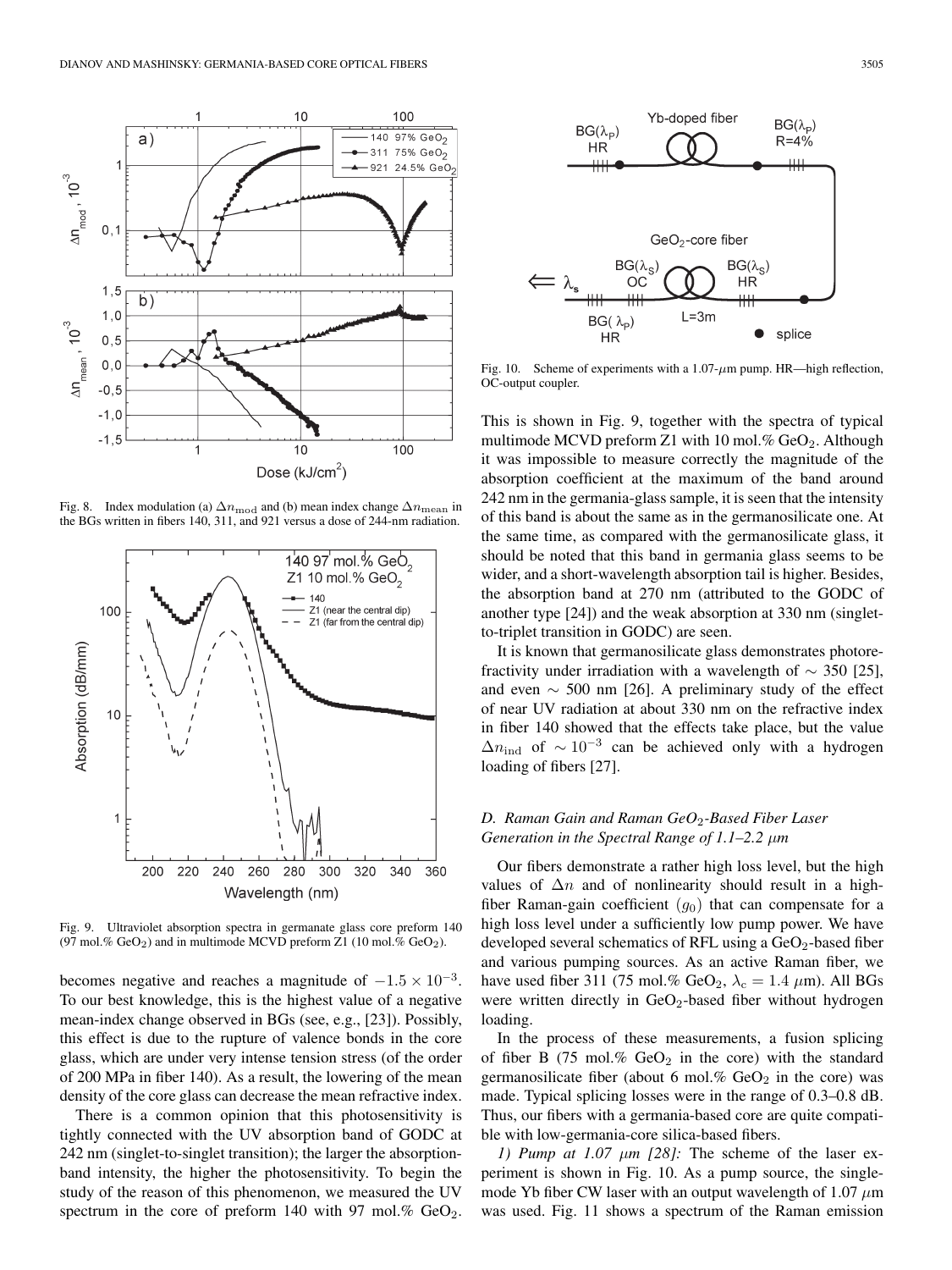Output power at 1.12 um (W)

 $10$ 

8

 $\bf 6$ 

 $\overline{\mathbf{4}}$ 

 $\overline{2}$ 

0  $\ddot{\mathbf{0}}$  $\mathbf{1}$  $\overline{\mathbf{2}}$  $\overline{3}$  $\overline{\mathbf{4}}$  $\overline{5}$  $6$  $\overline{7}$ 

Fig. 11. Spectrum of Raman emission of germania-based fiber pumped by a pulsed Yb fiber laser at 1.07  $\mu$ m.

in a  $GeO<sub>2</sub>$ -based fiber (without BGs), when the pump laser at  $1.07 \mu$ m operates in a pulsed mode (close to its threshold level). Seven Stokes components are clearly seen in the spectrum up to 1.6  $\mu$ m. Note that the frequency shift of the first Stokes component corresponding to the maximum value of the Raman gain was measured for this fiber to be  $427 \text{ cm}^{-1}$ . This value is slightly lower than for silica fibers with moderate  $GeO<sub>2</sub>$  content  $(440 \text{ cm}^{-1})$ .

The Raman gain of the fiber was measured at  $\lambda_s = 1.12 \ \mu m$ with the cleaved-end face of the fiber as the output coupler. The length of the fiber in this case was 20 m. Raman gain was determined to be  $g_0 \approx 300 \text{ dB/(km} \cdot \text{W)}$ , using the condition of the equality of gain and losses in a cavity at the lasing threshold. This value is at least one order of magnitude higher than the Raman-gain coefficients for Ge-doped silica-core fibers published so far [29].

For a lasing experiment, an almost-optimum scheme of a single-stage RFL with a resonator formed by a pair of BGs (highly reflective (HR) and with  $R \approx 50\%$  at  $\lambda_s = 1.12 \ \mu m$ ) was developed. The length of the fiber turned out to be only 3 m. The highest output power of the RFL was about 10 W at 13 W of pump power (see Fig. 12) and was restricted only by the threshold of second Stokes lasing in the cavity, formed by end faces of the  $GeO<sub>2</sub>$ -based fiber and of the Yb-doped fiber. The optical-to-optical efficiency of the RFL was as high as 70%.

2) *Pump at 1.47*  $\mu$ *m [30]*: In a similar way, the Raman gain and the output power of germania-based glass fiber 311 were measured when a two-stage phosphorus-doped RFL at 1.47  $\mu$ m [31] was used as a pump source (the single-mode Yb fiber laser was used again for pumping P-doped fiber). For the first Stokes at 1.57  $\mu$ m,  $g_0$  was determined to be  $115 \pm 5$  dB/(km  $\cdot$  W). The highest output power of the germania-based RFL (with HR BG at  $\lambda$ <sub>s</sub> = 1.57  $\mu$ m and the cleaved-end face as a resonator; fiber is 20 m long) was about 3.5 W at the output power of the pump from a P-doped RFL of about 5.6 W.



Pump power at 1.07 um (W)

]<br>∫⊡ <sub>.</sub>  $\begin{array}{c} \hline \end{array}$ 



Fig. 13. Spectrum of Raman emission of germania-based fiber pumped by a pulsed Er/Yb fiber laser at 1.608  $\mu$ m.

*3) Pump at 1.6* µ*m [32]:* The spectrum of the Raman emission of germania-based fiber 311 that was pumped by a pulsed Er/Yb fiber laser at 1.608  $\mu$ m is shown in Fig. 13. In contrast to the  $1.07$ - $\mu$ m pump, only four Stokes components were obtained, mainly because of a rise of the optical losses with wavelength in this spectral range ( $<$  30 dB/km at 2  $\mu$ m and 110 dB/km at 2.2  $\mu$ m). However, a reasonably high Ramangain coefficient of 59  $dB/(km \cdot W)$  at the pumping wavelength of 1.608  $\mu$ m was measured (for the first Stokes at 1.725  $\mu$ m).

Taking into account these values of Raman gain and optical losses, we have developed three- and four-cascaded germaniabased RFLs using the CW Er/Yb fiber laser as a pump source. In the case of three-cascaded laser ( $\lambda$ <sub>s</sub> = 2.03  $\mu$ m), the length of the Raman fiber was 13 m. The output power of 900 mW at a wavelength of 2.03  $\mu$ m has been obtained at a pump power of 4.2 W.

The output spectrum of the four-cascaded RFL is shown in Fig. 14. The wavelength of the fourth Stokes radiation equal



 $\Box$ 

 $\Box$ 

8 9 10 11 12 13 14 15

Ō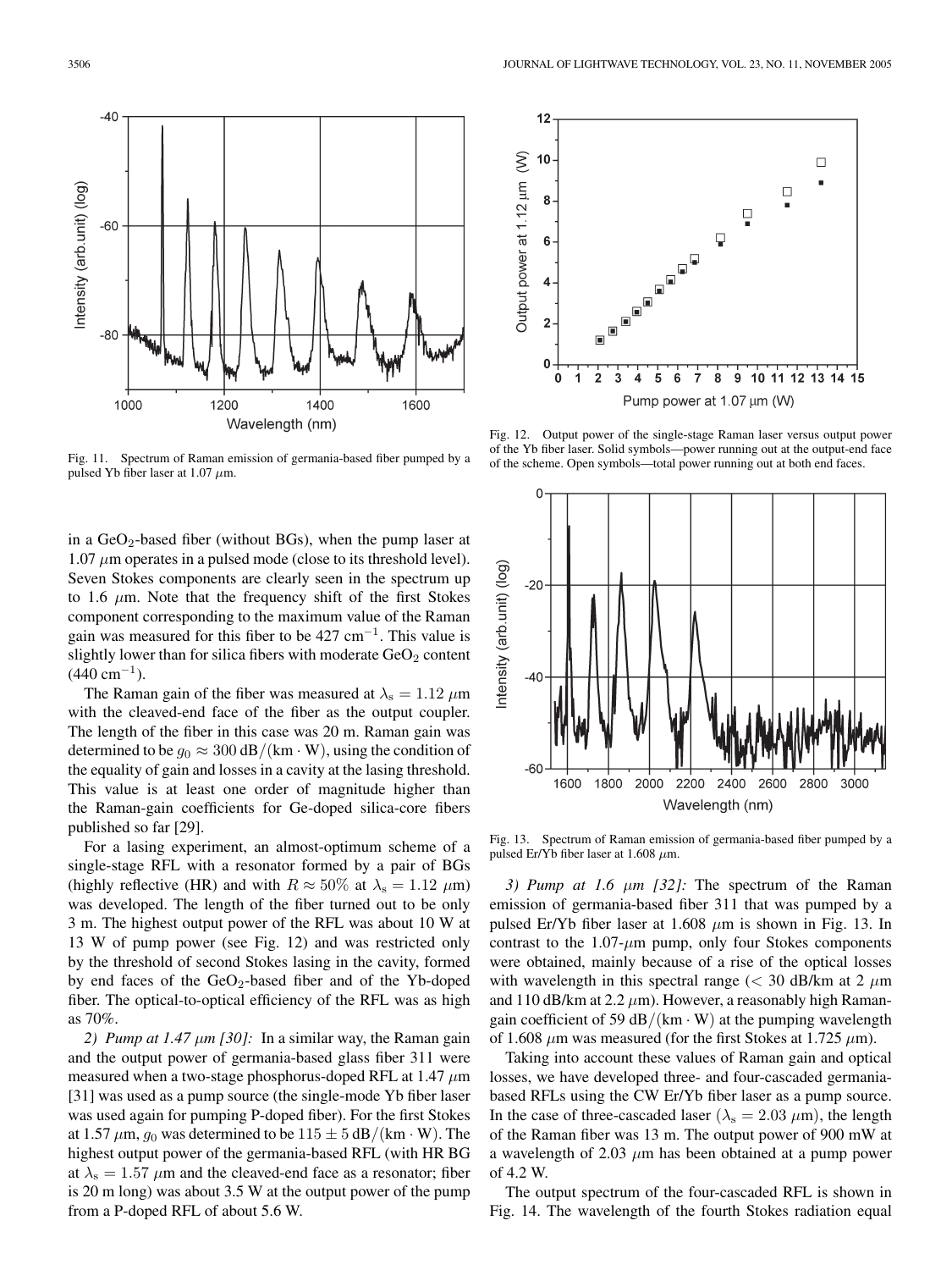

Fig. 14. Output spectrum of  $2.2-\mu m$  four-cascaded RFL. The fiber length is 8 m.

to 2.2  $\mu$ m is the longest one that has ever been obtained from an RFL. The output power at this wavelength amounted to 210 mW at a pump power of 4.2 W.

## V. CONCLUSION

These results demonstrate the potential of the  $GeO<sub>2</sub>$ -based fibers as low-loss, highly nonlinear, and photosensitive optical media, in particular, for the creation of efficient Raman lasers in the 2- to 3- $\mu$ m spectral band. The short lengths, high  $\Delta n$ and low bending loss of such fibers enable one to develop miniature Raman fiber lasers (RFLs).

Further progress in this field will be connected with the study of the nature and a decrease of large scattering in MCVD fibers.

#### ACKNOWLEDGMENT

The authors would like to thank all of their coauthors for a fruitful cooperation for a long period of time (see the list of references).

### **REFERENCES**

- [1] R. D. Maurer and P. C. Schultz, "Germania containing optical waveguide," U.S. Patent 3 884 550, May 20, 1975.
- [2] R. Olshansky and G. W. Sherer, "High GeO<sub>2</sub> optical waveguides," presented at the 5th Eur. Conf. Optical Communication (ECOC), Amsterdam, The Netherlands, 1979, Paper 12.5.1.
- [3] G. G. Devyatykh, E. M. Dianov, N. S. Karpychev, S. M. Mazavin, V. M. Mashinsky, V. B. Neustruev, A. V. Nikolaichik, A. M. Prokhorov, A. I. Ritus, N. I. Sokolov, and A. S. Yushin, "Material dispersion and Rayleigh scattering in the glassy germanium dioxide—A substance with promising applications in low-loss optical fiber waveguides," *Quantum Electron.*, vol. 10, no. 7, pp. 900–902, 1980.
- [4] E. M. Dianov, V. M. Mashinsky, and V. B. Neustruev, "Estimation of ultimate optical losses in glassy germanium dioxide," *Soviet Phys.—Lebedev Institute Reports*, no. 3, pp. 46–49, 1981.
- [5] J. W. Fleming, "Dispersion in GeO2−SiO<sup>2</sup> glasses," *Appl. Opt.*, vol. 23, no. 24, pp. 4486–4493, 1984.
- [6] V. N. Polukhin, "Role of germanium dioxide in glass manufacturing and its properties in glassy state," (in Russian), *Fizika i Khimiya Stekla (Glass Phys. Chem.)*, vol. 8, no. 3, pp. 338–342, 1982.
- [7] F. L. Galeener, J. C. Mikkelsen, Jr., R. H. Geils, and W. J. Mosby, "The relative Raman cross sections of vitreous  $SiO<sub>2</sub>$ ,  $GeO<sub>2</sub>$ ,  $B<sub>2</sub>O<sub>3</sub>$  and  $P<sub>2</sub>O<sub>5</sub>$ , *Appl. Phys. Lett.*, vol. 32, no. 1, pp. 34–36, 1978.
- [8] A. Boscovich, S. V. Chernikov, J. R. Taylor, L. Gruner-Nielsen, and

O. A. Levring, "Direct continuous-wave measurement of  $n_2$  in various types of telecommunication fiber at  $1.55 \mu m$ ," *Opt. Lett.*, vol. 21, no. 24, pp. 1966–1968, 1996.

- [9] H. Rawson, *Inorganic Glass-Forming Systems*. New York: Academic, 1967.
- [10] I. Avramov, "Viscosity of glassforming melts," *J. Non-Cryst. Solids*, vol. 238, no. 1–2, pp. 6–10, 1998.
- [11] R. Bruning and T. Crowell, "A method to determine the kinetics of a supercooled liquid by temperature scanning measurements applied to (Li, Na)acetate and GeO2," *J. Non-Cryst. Solids*, vol. 248, no. 2–3, pp. 183–193, 1999.
- [12] R. W. Dixon, "Photoelestic properties of selected materials and their relevance for application to acoustic light modulators and scanners," *J. Appl. Phys.*, vol. 38, no. 13, pp. 5149–5153, 1967.
- [13] O. V. Mazurin, M. V. Streltsina, and T. P. Shvaiko-Shvaikovskaya, *Handbook on Properties of Glasses and Glass-Forming Melts*. Leningrad, Russia: Nauka, 1973.
- [14] T. Hosaka, S. Sudo, H. Itoh, and K. Okamoto, "Single-mode fibres with extremely high- $\Delta$  and small-dimension pure GeO<sub>2</sub> core for efficient nonlinear optical applications," *Electron. Lett.*, vol. 24, no. 13 pp. 770–771, Jun. 1988.
- [15] H. Takahashi and I. Sugimoto, "A germanium-oxide glass optical fiber prepared by a VAD method," *J. Lightw. Technol.*, vol. LT-2, no. 5, pp. 613–616, Oct. 1984.
- [16] S. Sakaguchi and S. Todoroki, "Optical properties of GeO<sub>2</sub> glass and optical fibers," *Appl. Opt.*, vol. 36, no. 27, pp. 6809–6814, 1997.
- [17] H. Takahashi and I. Sugimoto, "Silicone-resine-clad germanium-oxide glass optical fiber," *Jpn. J. Appl. Phys.*, vol. 22, no. 5, pp. L313–L314, 1983.
- [18] A. M. Peder-Gothoni and M. Leppihalme, "GeO<sub>2</sub>-core/SiO<sub>2</sub>-cladding optical fibers made by MCVD process for stimulated Raman applications," *Appl. Phys.*, vol. B42, no. 1, pp. 45–49, 1987.
- [19] M. M. Bubnov, S. L. Semjonov, M. E. Likhachev, E. M. Dianov, V. F. Khopin, M. Y. Salganskii, A. N. Guryanov, J. C. Fajardo, D. V. Kuksenkov, J. Koh, and P. Mazumder, "On the origin of excess loss in highly GeO2-doped single-mode MCVD fibers," *IEEE Photon. Technol. Lett.*, vol. 16, no. 8, pp. 1870–1872, Aug. 2004.
- [20] M. E. Lines, W. A. Reed, D. J. Di Giovanni, and J. R. Hamblin, "Explanation of anomalous loss in high delta singlemode fibres," *Electron. Lett.*, vol. 35, no. 12, pp. 1009–1010, Jun. 1999.
- [21] V. M. Mashinsky, O. I. Medvedkov, V. B. Neustruev, V. V. Dvoyrin, S. A. Vasiliev, E. M. Dianov, V. F. Khopin, and A. N. Guryanov, "Germania-glass-core silica-glass-cladding MCVD optical fibres," presented at the Eur. Conf. Optical Communication (ECOC)-ICOC, vol. 2, pp. 210–211, Rimini, Italy, 1999.
- [22] E. M. Dianov and V. B. Neustruev, "Photoinduced refractive index subgratings in germanosilicate optical fibers," in *Proc. SPIE*, vol. 4083, *Advances in Fiber Optics*, E. M. Dianov, Ed., 2000, pp. 132–143.
- [23] L. Dong, W. F. Liu, and L. Reekie, "Negative-index gratings formed by a 193-nm excimer laser," *Opt. Lett.*, vol. 21, no. 24, pp. 2032–2034, 1996.
- [24] B. Poumellec, V. M. Mashinsky, A. N. Trukhin, and P. Guenot, "270 nm absorption and 432 nm luminescence bands in doped silica glasses,' *J. Non-Cryst. Solids*, vol. 239, no. 1–3, pp. 84–90, 1998.
- [25] E. M. Dianov, D. S. Starodubov, S. A. Vasiliev, A. A. Frolov, and O. I. Medvedkov, "Refractive-index gratings written by near-ultraviolet radiation," *Opt. Lett.*, vol. 22, no. 4, pp. 221–223, 1997.
- [26] K. O. Hill, Y. Fujii, D. C. Johnson, and B. S. Kawasaki, "Photosensitivity in optical fiber waveguides: Application to reflection filter fabrication,' *Appl. Phys. Lett.*, vol. 32, no. 10, pp. 647–649, 1978.
- [27] A. A. Rybaltovsky, E. M. Dianov *et al*., *Quantum Electronics*, to be published.
- [28] I. A. Bufetov, V. M. Mashinsky, V. B. Neustruev, A. V. Shubin, O. I. Medvedkov, E. M. Dianov, A. N. Guryanov, V. F. Khopin, and M. Y. Salgansky, "Three meter long efficient germania-based core fiber Raman laser," presented at the Conf. Laser and Electo-Optics, San Francisco, CA, May 16–21, 2004, Paper CMD1.
- [29] I. A. Bufetov, M. M. Bubnov, V. B. Neustruev, V. M. Mashinsky, A. V. Shubin, M. V. Grekov, A. N. Guryanov, V. F. Khopin, E. M. Dianov, and A. M. Prokhorov, "Raman gain properties of optical fibers with a high Ge-doped silica core and standard optical fibers," *Laser Phys.*, vol. 11, no. 2, pp. 130–133, 2001.
- [30] V. M. Mashinsky, V. B. Neustruev, I. A. Bufetov, A. V. Shubin, O. I. Medvedkov, A. E. Rakitin, E. M. Dianov, A. N. Guryanov, V. F. Khopin, and M. Y. Salgansky, "Raman gain properties of germania-based core silica fiber," presented at the Optical Amplifiers and Their Applications, San Francisco, CA, Jun. 27–30, 2004, Paper OWC4.